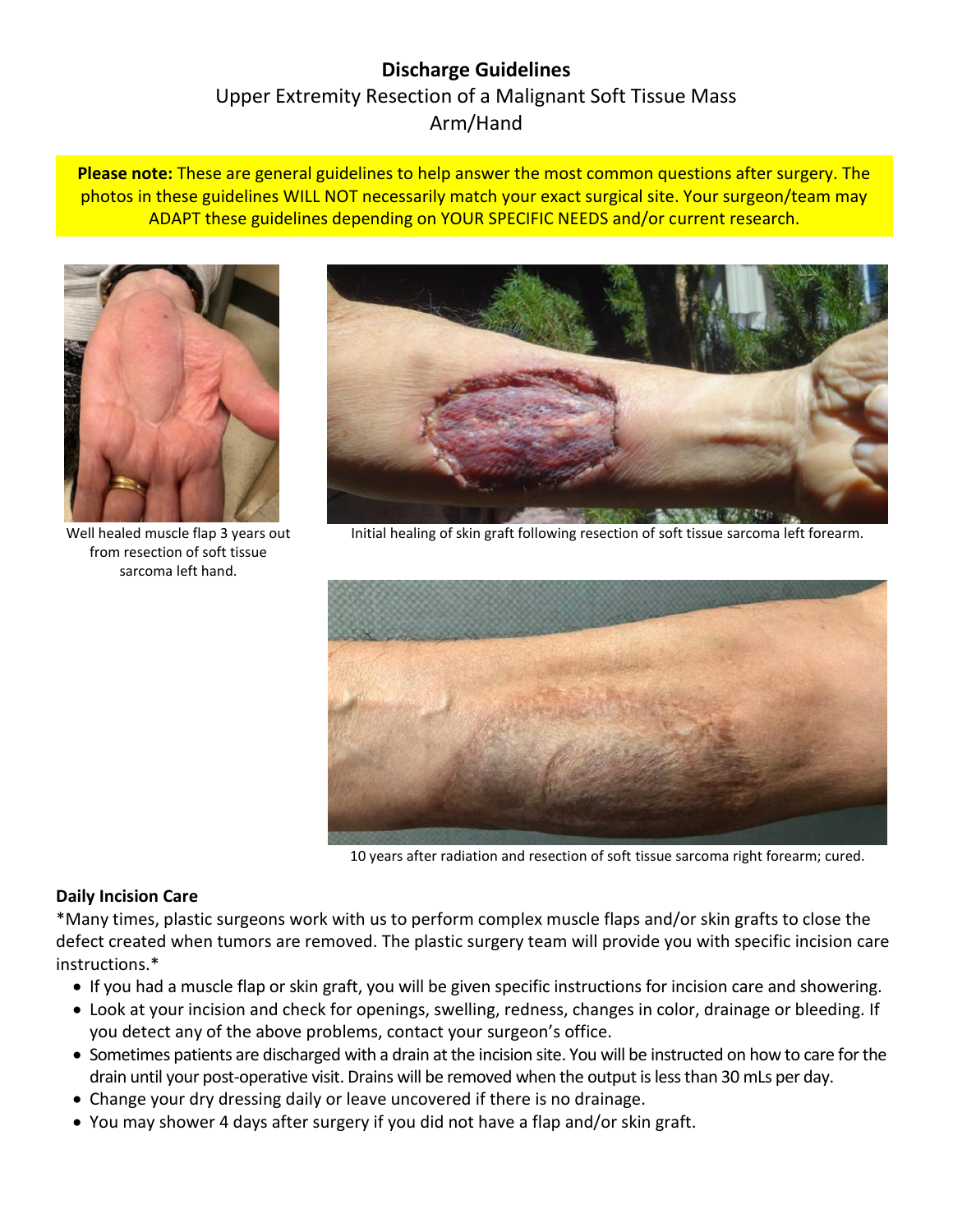- Staples or sutures (unless dissolvable sutures were used) usually are removed 3-4 weeks after surgery. They are left in longer if you had radiation or chemotherapy.
- Once the staples/sutures are removed, you can use vitamin E lotion, aloe cream or any moisturizer to massage your incision.
- A visiting nurse may come to your house for a few visits to assist you with your incision care.

## **Activity**

\*These tips are simply guidelines. Your activity level will vary depending on a number of factors including the size and location of your incision, whether you have had chemotherapy or radiation, and whether you have had a muscle flap or skin graft.\*

- A physical therapist may come to your house to provide activity guidelines and an exercise plan.
- You may be given a splint or sling for comfort and protection of the operative site. These provide support for the dependent limb to help prevent swelling and discomfort.
- Avoid repetitive use of your involved arm.
- Avoid lifting heavy objects.
- Avoid hot tubs and saunas, especially if you have had radiation therapy. The heat could damage the skin in the treatment area.
- Return to driving varies by patient. You MUST be off narcotics. It is always best to resume driving after discussion with your surgeon.
- You may return to work or school if you limit activities that involve the arm/hand that was operated on.

## **Diet**

- Your appetite may be less than normal after surgery.
- Incorporate proteins and plenty of fluids into your diet, both of which will aid in the healing process.
- If you are taking narcotics, you should take some type of laxative to prevent opioid-induced constipation.
- Adding supplemental drinks (e.g. Ensure, Boost, and Carnation Instant Breakfast) to your diet will be beneficial if you have lost weight due to chemotherapy or radiation.
- Chemotherapy compounded by the effects of surgery may cause some stomach irritation during your recovery period. Take anti-nausea medications as directed by your surgeon or nurse practitioner. Replacing large meals with many smaller meals spread throughout the day may also be helpful.

### **Medication**

- Continue to take your regular medications.
- If necessary, take prescribed pain medication (narcotics) as directed.
- DO NOT drink alcohol or drive while taking narcotic pain medication.
- If you are taking narcotics, you should take some type of laxative to prevent opioid-induced constipation.
- If you are discharged on a blood thinner administered via daily injection, no blood tests are needed.
- You may just be advised to take an aspirin daily to prevent blood clots in your upper extremity.

### **Pain**

- Your surgical team understands that you will experience different levels and types of pain following your surgery. You will be prescribed a narcotic, if you wish. Some patients decline a narcotic due to the current opioid crisis and request milder pain medications (tramadol), and/or just take Tylenol alternating with anti-inflammatory medications (Advil, Motrin, Aleve), if tolerated. When we prescribe narcotics, we must do so per current state and federal regulations, which includes a narcotic contract.
- Because of the current focus on opioid addiction, we recommend a multitude of cognitive behavioral techniques, such as imagery, mindfulness, psychotherapy, deep breathing exercises, virtual reality for distraction, journaling, video games, TENS unit (muscle stimulators that can be used at home) and all other integrative care therapies (physical therapy, acupuncture, chiropractic, massage, lymphedema treatment, reiki).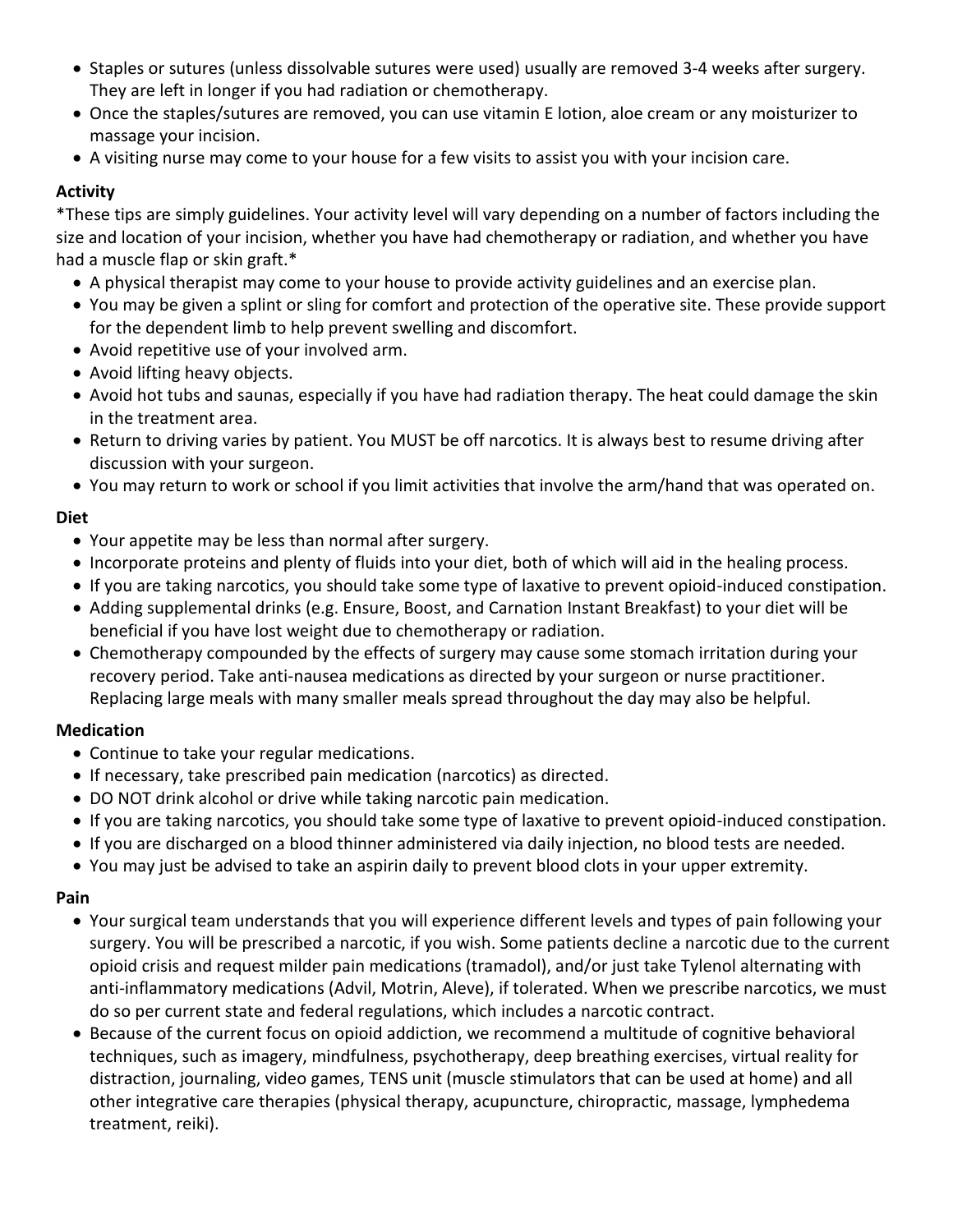## **Common Problems**

- It is normal to feel tired after you are discharged.
- If you experience pain and/or swelling, try elevating the site for relief or apply ice use caution not to leave on more than 20 minutes to prevent frost burn.
- If you develop a firm lump in the incisional area, and your overlying skin looks black and blue, you may have developed a postoperative hematoma (blood collection at the operative site where the mass was removed). Notify your surgeon's office.
- Your arm may seem heavy after surgery. This is due to your muscle weakness. Your strength and ability to control your arm will increase over time.
- You may experience numbness at your incision site. This is normal and usually decreases in time.
- If you have had chemotherapy and are experiencing anything unusual that could be a sign of infection such as a high temperature, cough, sore throat, mouth sores, skin rashes, chills or sweating, call your oncologist or nurse practitioner IMMEDIATELY. Chemotherapy can weaken your immune system for a period of time, so any of these symptoms could become dangerous if they are not treated quickly.
- If you have had radiation therapy, the area of skin treated (radiation field) may feel dry, hard and itchy. The skin in this area may also darken and/or peel. These symptoms should lessen within a few weeks of stopping radiation treatments. Do not scrub or use soap on the affected area. Avoid exposing the treated area to direct sunlight. When going outdoors, be sure to use a sunscreen with the highest UV protection. These precautions will help your skin heal more quickly.
- Lymphedema is chronic swelling caused by a build-up of fluid that occurs when the lymphatic system is faulty or damaged. Tumor resection, especially following radiation, can cause lymphedema. Please refer to our patient guide: *Lymphedema – What you Need to Know* (www.massgeneral.org/orthooncology/lymphedma).
- For constipation (not being able to move your bowels), drink plenty of water and non-carbonated fluids, and eat foods that are high in fiber (e.g. bran, prunes, fruit, whole wheat breads). There are numerous over-the-counter medications available to help relieve constipation such as Dulcolax, Magnesium Citrate, or Miralax. Ask your local pharmacist to assist you in finding one that is right for you.
- If you smoked cigarettes before the surgery, DO NOT START SMOKING AGAIN! Smoking (the nicotine) causes constriction of blood vessels preventing adequate blood flow to the operative area and can delay healing. If you need assistance with this, please contact the MGH Quit Smoking Service at 617-726-7443.

### **Returning to Work/School**

- The length of disability following surgery varies depending on the type of work you do. You may return to school or a sedentary type job much earlier than you would return to a job requiring physical labor.
- You should give yourself AT LEAST 3-6 months to recover before thinking about going back to work/school. Everyone responds differently, but most require this time for extensive physical therapy. Then, if you follow the activity guidelines given by your surgeon, you can return to work/school when you feel ready.
- Disability forms will be completed at your preoperative visit or as soon as they arrive at our office. All patient portions of the form MUST BE completed and signed by you the patient.
- Handicap placard applications will be completed if necessary. Forms can be obtained by the Registry of Motor Vehicles and then mailed to our office.

## **Follow-up**

- If you are discharged with a drain, your follow-up appointment is one week after discharge to check drain output and most often remove the drain.
- Schedule an appointment with your surgeon for 2-3 weeks from date of surgery, or sooner if instructed.
- If you are discharged to a rehabilitation facility, make an appointment to see your surgeon before you are discharged from that facility.